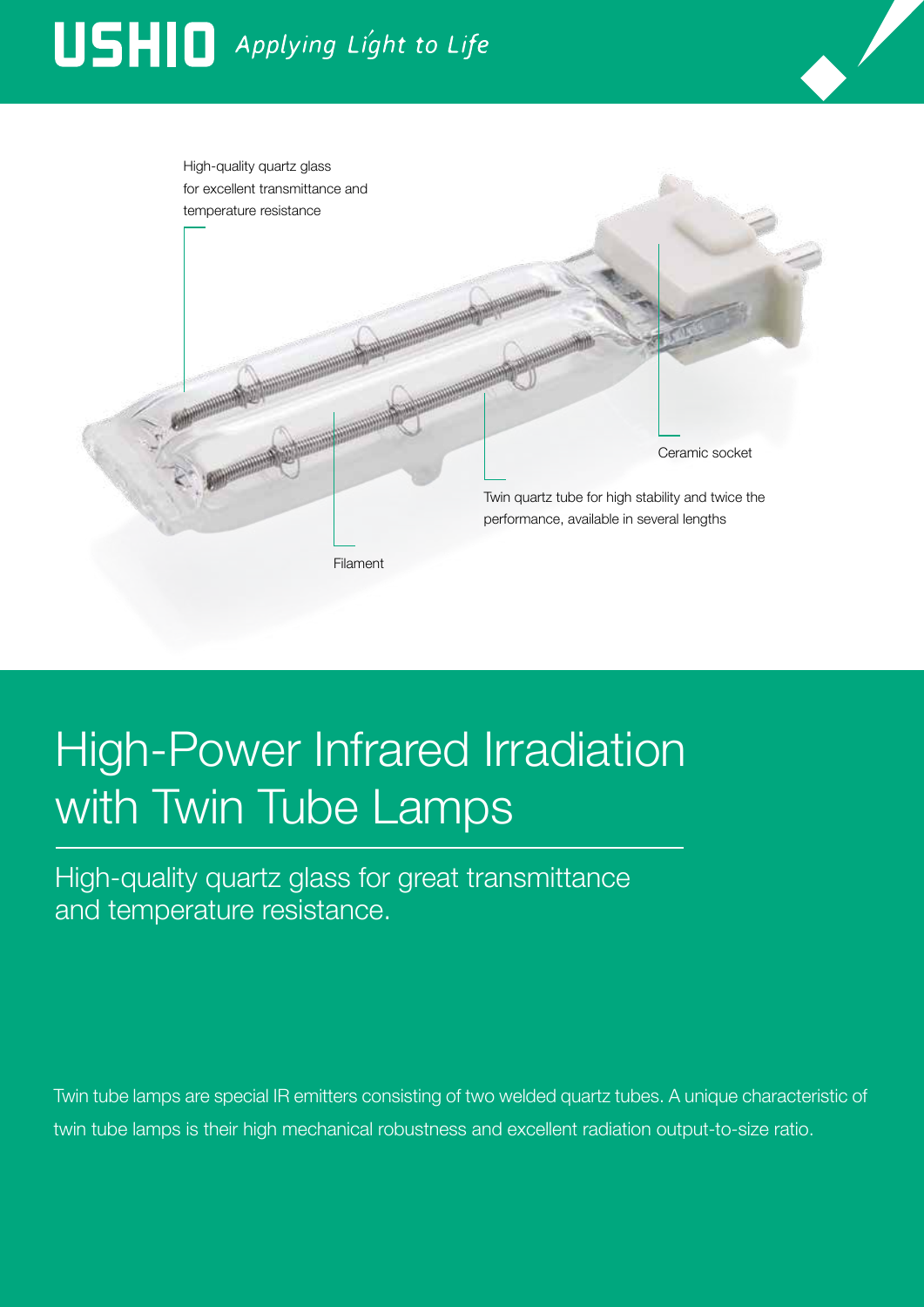#### **Features**

- High radiation power
- Short or medium wavelength radiation
- Various filament designs
- Single or double-ended electric outlet
- Cross section / profiles: 22x11 mm or 30x15 mm
- On request available with:
	- an integrated reflector made from alumina ceramic
	- a universal burning position
	- a waterproofed connection

#### Applications

- Welding of synthetic fluid reservoirs
- Heating or fusing of synthetics
- Heating of composite materials
- Drying of varnish and paper (e.g. in the printing industry)
- Activation of adhesives
- Lamination and shrinking of foils
- Semiconductor and photovoltaic industry
- Heating before flash freezing in the food industry



### Various filament designs also with a waterproofed connection.

### Twin-Tube Lamp

Single-ended

- $\frac{1}{2}$   $\frac{1}{2}$   $\frac{1}{2}$   $\frac{1}{2}$   $\frac{1}{2}$   $\frac{1}{2}$   $\frac{1}{2}$   $\frac{1}{2}$   $\frac{1}{2}$   $\frac{1}{2}$   $\frac{1}{2}$   $\frac{1}{2}$   $\frac{1}{2}$   $\frac{1}{2}$   $\frac{1}{2}$   $\frac{1}{2}$   $\frac{1}{2}$   $\frac{1}{2}$   $\frac{1}{2}$   $\frac{1}{2}$   $\frac{1}{2}$   $\frac{1}{2}$  A
- B
- E
- G
- $\frac{1}{2}$ L

#### Double-ended

- C d.
- D 1
- F
- 
- H
- wwwww Ҭ┠ J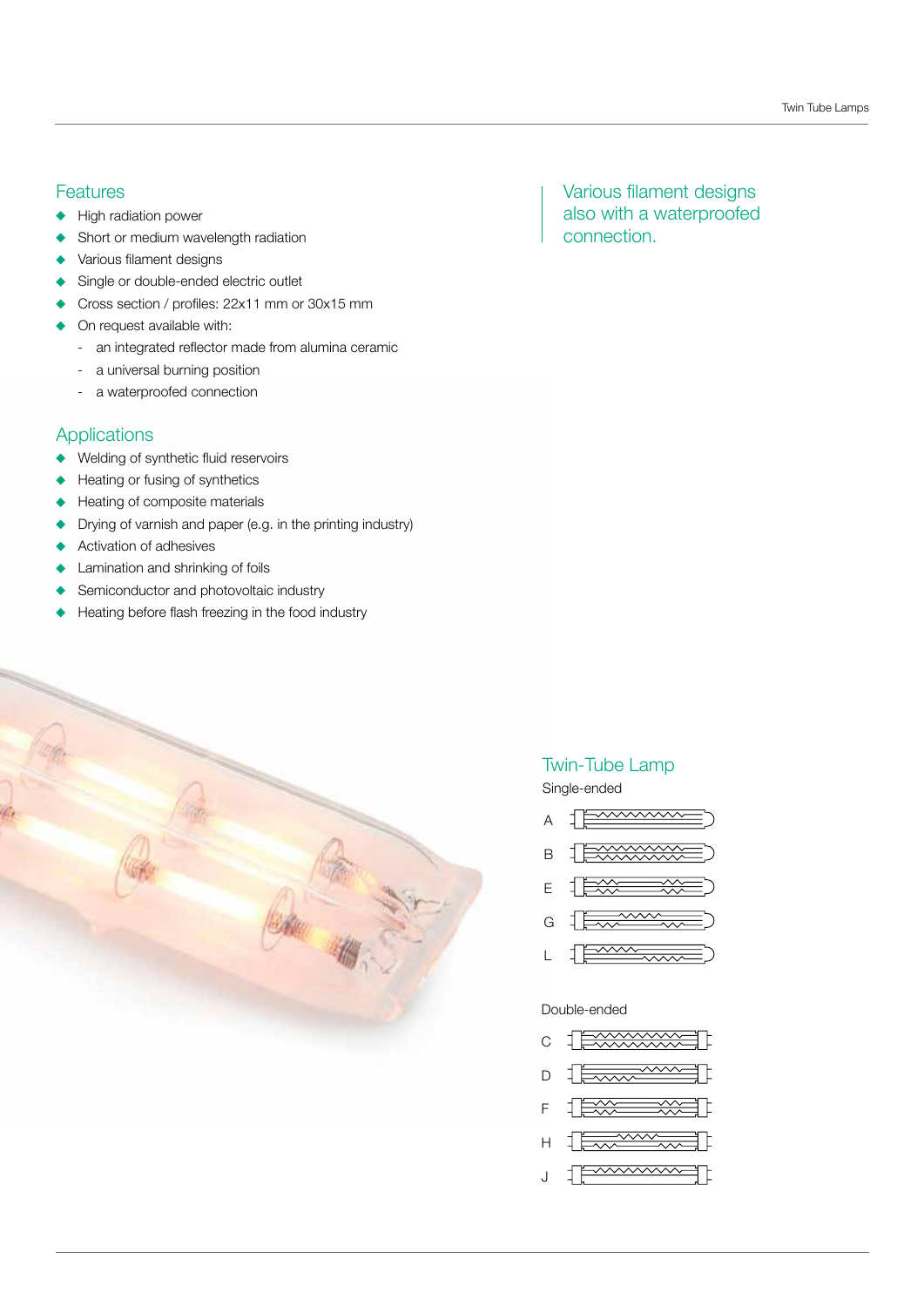### Examples of Twin Tube Lamps

Twin tube lamp, single-ended, with coating





Twin tube lamp, double-ended, with coating



Twin tube lamp, double-ended, no coating, segmented filament



IR lamp holder: to ensure safe handling of your infrared lamps.